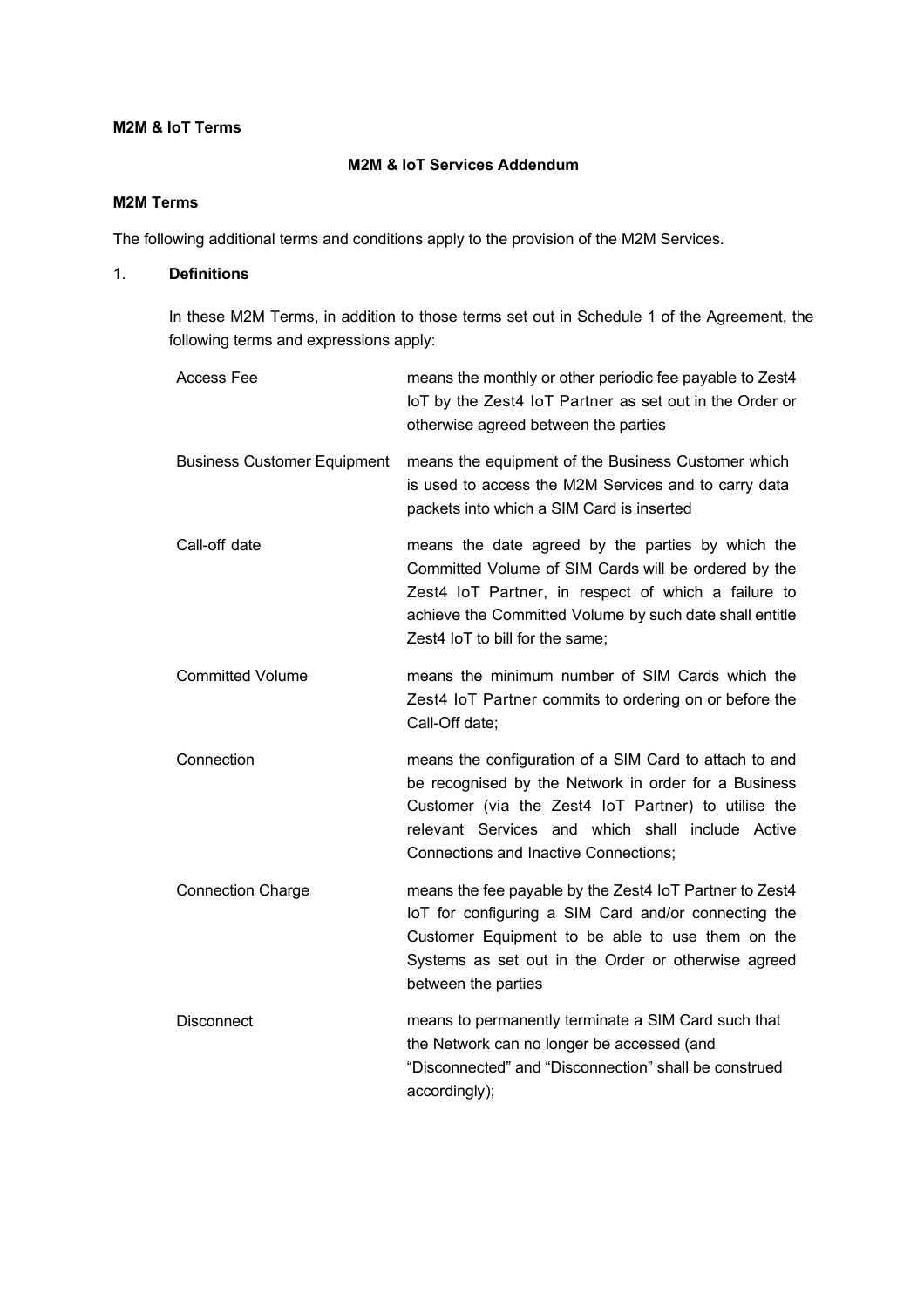| End User                | means a person permitted to use the Mobile Services by<br>the Business Customer, such person to be a genuine,<br>bona fide user of the Mobile Services for their own use;                                                                                                |
|-------------------------|--------------------------------------------------------------------------------------------------------------------------------------------------------------------------------------------------------------------------------------------------------------------------|
| <b>GSM Gateway</b>      | means a fixed cellular terminal or other equipment<br>containing a SIM Card which enables the routing or<br>connection of calls from fixed apparatus to mobile<br>equipment by establishing a mobile-to-mobile call, and<br>GSM Gateways shall be construed accordingly; |
| Inactive Connection     | means a SIM Card that has been provided to the Zest4<br>IoT Partner but has not been Activated;                                                                                                                                                                          |
| M2M                     | means machine to machine                                                                                                                                                                                                                                                 |
| <b>M2M Tariff Guide</b> | means the Zest4 IoT M2M & IoT commercial pack and<br>tariff guide which outlines Zest4 IoT's tariffs and rates                                                                                                                                                           |
| Minimum Term            | means the period commencing on the Commencement<br>Date and ending the date thirty six (36) months after the<br>last Activation of a SIM Card provided by or on behalf of<br>Zest4 IoT to the Zest4 IoT Partner;                                                         |
| Product(s)              | means a SIM Card and/or any accessory that is sold<br>ancillary thereto;                                                                                                                                                                                                 |
| Roaming                 | means a service which allows the Zest4 IoT Partner to<br>use a SIM Card on international Networks;                                                                                                                                                                       |
| SIM Card                | means a subscriber identity module card, which is an<br>electronic memory device for storing user specific data<br>to allow controlled and secure use of Customer<br>Equipment on the Network;                                                                           |
| Software                | means any software made available to the Zest4 loT<br>Partner by or on behalf of Zest4 IoT (including any<br>licensors) including software used to access Zest4 loT<br>portals and virtual private networks in connection with the<br>relevant Services;                 |
| Software Licence        | means the terms and conditions that prescribe how<br>the Zest4 IoT Partner shall use Software which shall set<br>out the rights of the Software owner and the Software<br>user in relation to such Software with which the Zest4 IoT<br>Partner shall comply;            |
| Software Licence Fee    | means the fee payable by the Zest4 IoT Partner to<br>Zest4 IoT for the Zest4 IoT Partner's and the                                                                                                                                                                       |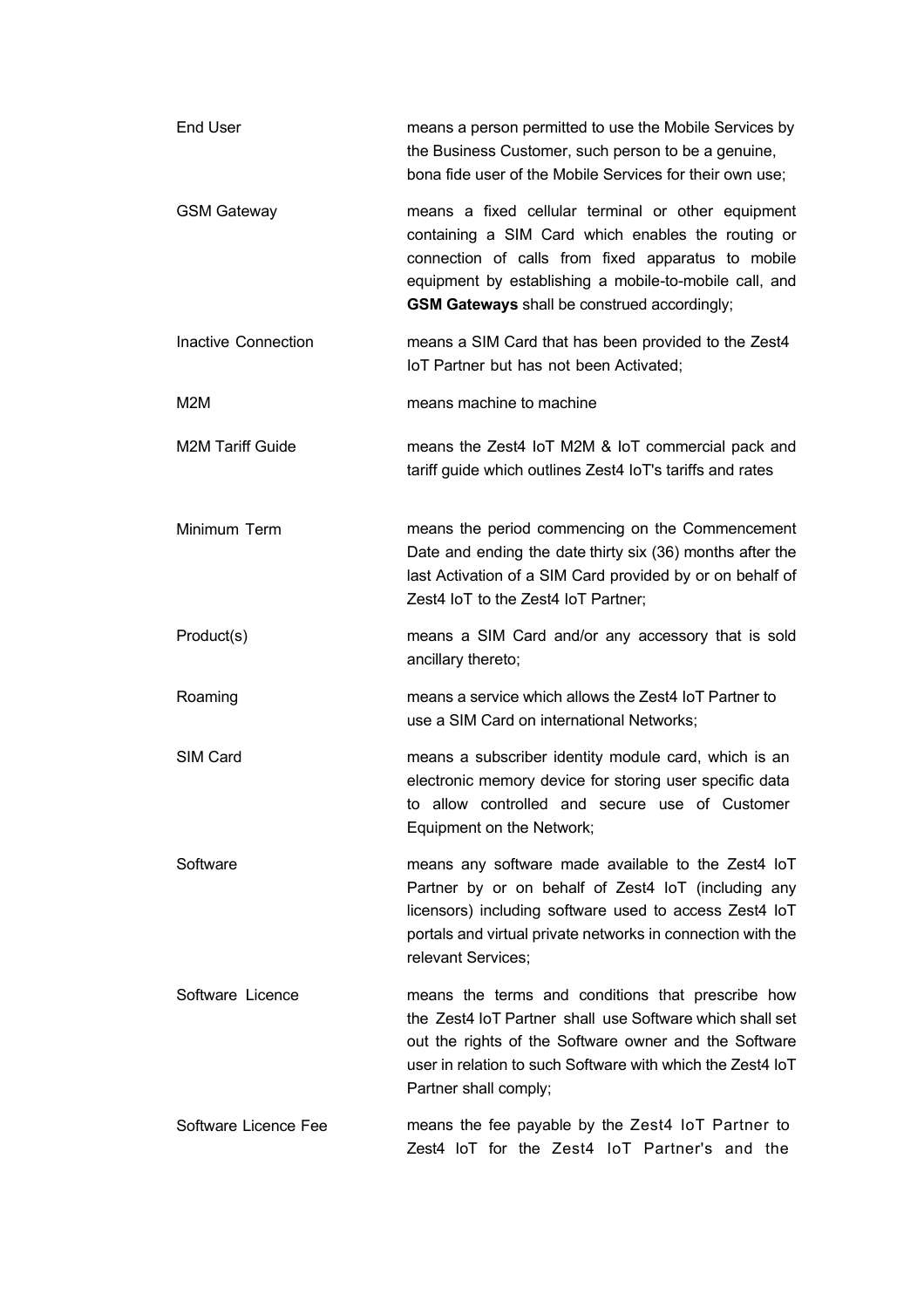|                          | Business Customer's use of Software as set out in the<br>Order or otherwise agreed between the parties;                                                                                                                                                                                         |
|--------------------------|-------------------------------------------------------------------------------------------------------------------------------------------------------------------------------------------------------------------------------------------------------------------------------------------------|
| Standard List Price(s)   | means Zest4 IoT's standard list of charges for Services<br>and Products in force, as: (1) set out on the Zest4 loT<br>website; and/or (2) advised to the Zest4 IoT Partner by<br>Zest4 loT; and/or (3) as is available on request from Zest4<br>IoT, as amended by Zest4 IoT from time to time; |
| Systems                  | means any systems of Zest4 IoT or a Network Operator<br>to which the Zest4 IoT Partner has access:                                                                                                                                                                                              |
| Suspend                  | means the de-activation of a SIM Card from accessing<br>Services and the terms "Suspended" and "Suspension"<br>shall be construed accordingly;                                                                                                                                                  |
| Zest4 IoT Partner        | means the Reseller or the Dealer (as applicable) that is a<br>party to this Agreement;                                                                                                                                                                                                          |
| Zest4 IoT Partner Portal | means a portal that Zest4 IoT Partners access to view<br>commercial packs, marketing collateral and other<br>documentation and place Orders with Zest4 IoT;                                                                                                                                     |
| Zest4 IoT Website        | means any Internet worldwide web host controlled or<br>maintained by Zest4 IoT.                                                                                                                                                                                                                 |

### 2. **Mobile Service Standards**

- 2.1 The Zest4 IoT Partner acknowledges and shall procure that each Business Customer acknowledges that provision of the M2M Services is subject to the geographic extent of airtime coverage and local geography, topography and/or atmospheric conditions and/or other physical or electromagnetic interference and/or the number of users trying to access the M2M Services in any particular location that may from time to time adversely affect the provision of the M2M Services in terms of availability, line clarity and call interference.
- 2.2 The Services may be used by the Zest4 IoT Partner and each Business Customer to transmit data to databases, websites and/or networks. Zest4 IoT accepts no responsibility for the nature of any such content.
- 2.3 Zest4 IoT shall exercise reasonable efforts to ensure the security of each Business Customer's communications over the Network but Zest4 IoT cannot guarantee that all communications shall be completely secure. The Zest4 IoT Partner accepts and shall ensure that each Business Customer shall accept that there is a risk that its communications may be unlawfully intercepted, hacked or accessed by those other than the intended recipient. The Zest4 IoT Partner acknowledges and shall procure that each Business Customer acknowledges that it is such Business Customer's responsibility to take all precautions as it considers appropriate for itself and its End Users to protect data from data breaches, cyber attacks, fraud, viruses and other harmful executables.
- 2.4 The Zest4 IoT Partner acknowledges and shall procure that each Business Customer acknowledges that Zest4 IoT does not make any representations or warranties as to the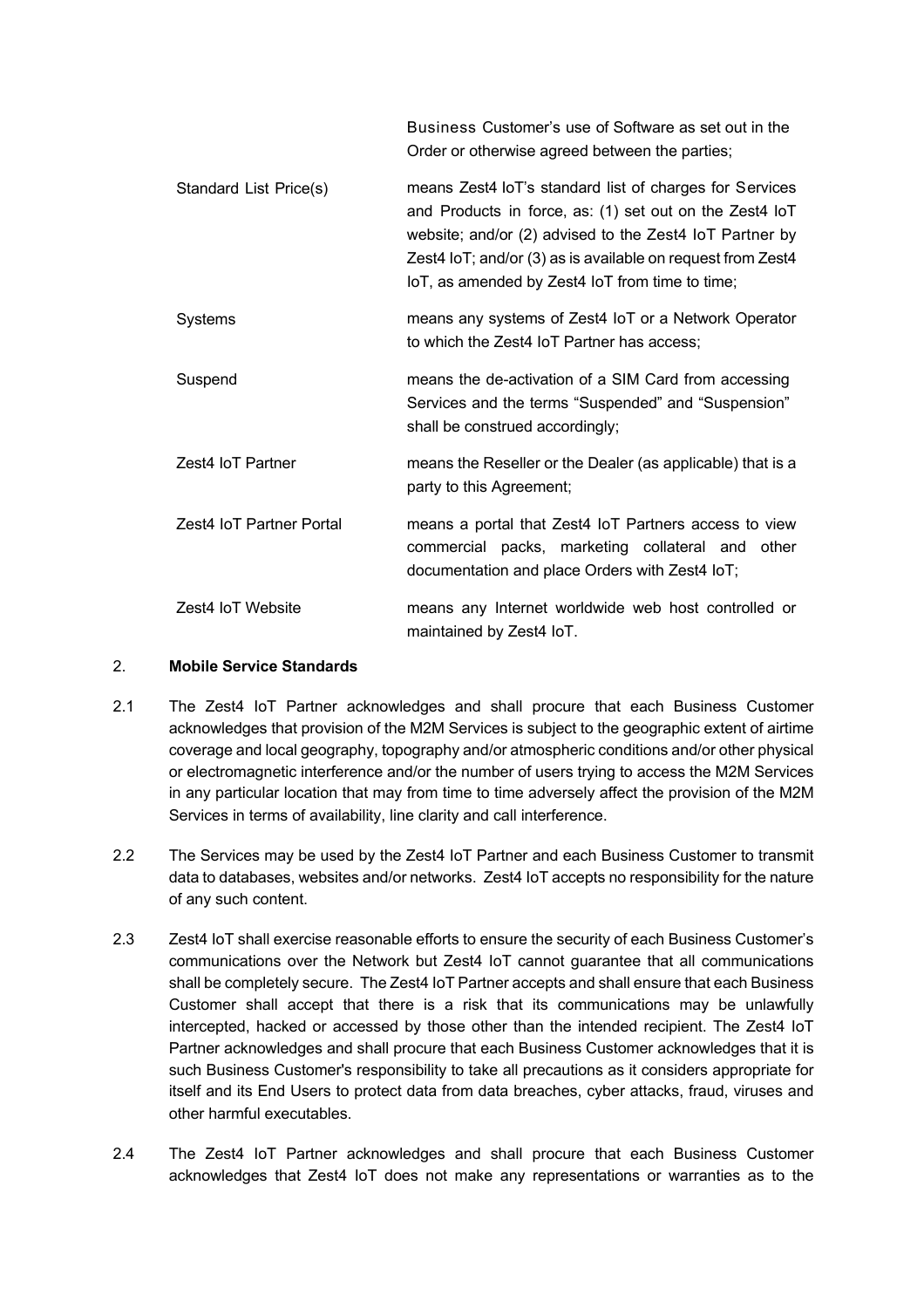suitability of the Products or Services for use by a Business Customer or for a Business Customer's use vis-à-vis its End Users. Zest4 IoT shall have no liability or responsibility for a Business Customer's use of the Products and Services itself or via End Users.

2.5 The Zest4 IoT Partner shall not and shall procure that each Business Customer shall not use the Products or Services for Internet phone calls (Voice Over Internet Protocol (VOIP)), unless agreed in writing by Zest4 IoT at its sole discretion.

## 3. **Business Customer Obligations**

- 3.1 The Zest4 IoT Partner shall not and shall procure that each Business Customer shall not use the Services or allow any third party (including each End User) to use the Services for any immoral, obscene, defamatory, harmful, offensive or otherwise unlawful purpose. If Zest4 IoT becomes aware of such misuse it shall have the right to immediately disconnect the SIM Cards without liability to ensure that such use ceases.
- 3.2 If a Business Customer fails to order the Committed Volume by the Call-off date:
	- (a) where the Reseller model applies, Zest4 IoT shall be entitled to bill Zest4 IoT Partner. and the Zest4 IoT Partner shall pay an amount equal to the shortfall between the Charge for the actual volume of SIM Cards ordered under accepted Orders and the Charges that are due for the Committed Volume; or
	- (b) or where the Dealer model applies, Zest4 IoT shall be entitled to bill the relevant Business Customer (under the relevant contract with the Business Customer) an amount equal to the shortfall between the charge for the actual volume of SIM Cards ordered under accepted Orders and the charges that are due for the Committed Volume.
- 3.3 The Zest4 IoT Partner shall comply and shall procure that each Business Customer complies with all regulatory requirements and relevant laws in relation to the exercise of its rights and performance of its obligations under this Agreement.

# 4. **End User Obligations**

- 4.1 The Zest4 IoT Partner shall and shall procure that each Business Customer and each of its End Users use the Products and Services in accordance with any user guide or other instructions issued by Zest4 IoT or a Network Operator from time to time.
- 4.2 The Zest4 IoT Partner acknowledges and shall procure that each Business Customer and each of its End Users acknowledge that it shall be the End User's responsibility to carry out its own investigations as to compatibility of and installation of Business Customer Equipment for the purpose for which it is required. The Zest4 IoT Partner shall procure that each Business Customer and each of its End Users acknowledge that Zest4 IoT is not responsible for any faults, errors, interruptions, disruptions or any other problems in relation to the Services that are caused either directly or indirectly as a consequence of the use and/or installation of any Business Customer Equipment.
- 4.3 The Zest4 IoT Partner acknowledges and shall procure that each Business Customer and each of its End Users take adequate precautions to prevent damage to or unauthorised use or theft of the Products. The Zest4 IoT Partner shall procure that each Business Customer and each of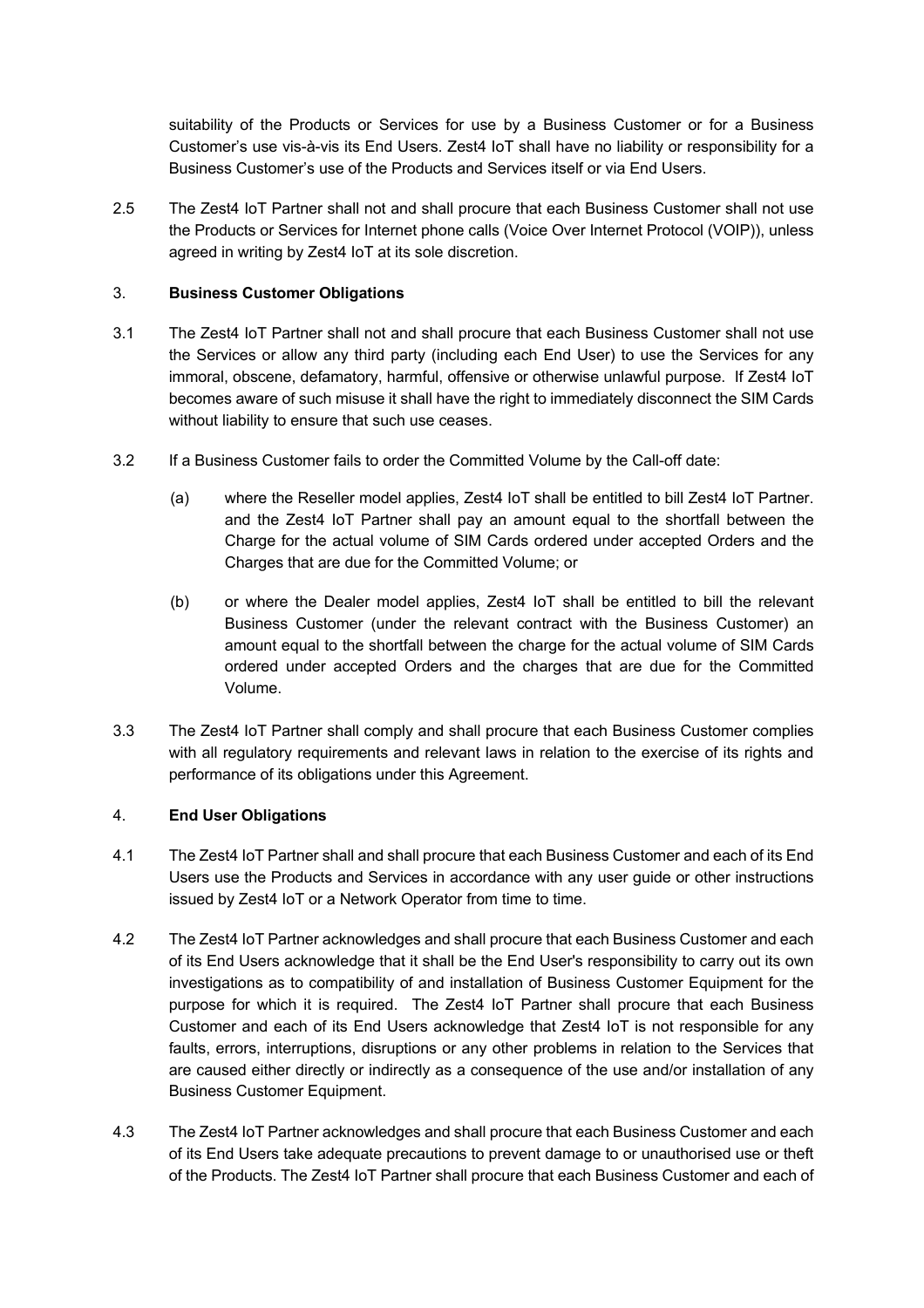its End Users inform Zest4 IoT immediately if a SIM Card is lost, stolen, damaged, destroyed or is being used (or is reasonably likely to be used) in an unauthorised manner.

- 4.4 The Zest4 IoT Partner shall procure that each Business Customer and each of its End Users co-operate with Zest4 IoT in the conduct of reasonable security checks from time to time.
- 4.5 The Zest4 IoT Partner shall notify Zest4 IoT not less than 30 days in advance of changing its name, address, contact details or bank account details.
- 4.6 If a SIM Card is lost, stolen, damaged, destroyed or used in an unauthorised manner, the Zest4 IoT Partner acknowledges and shall procure that each Business Customer acknowledges that:
	- (a) Zest4 IoT may charge the Zest4 IoT Partner (where the Zest4 IoT Partner is a Reseller) or the Business Customer (where the Zest4 IoT Partner is a Dealer) a reasonable fee for the re-Activation and/or replacement of such SIM Card; and
	- (b) the Zest4 IoT Partner (where the Zest4 IoT Partner is a Reseller) or the Business Customer (where the Zest4 IoT Partner is a Dealer) shall be responsible for paying all Charges that are incurred up until the time and date that Zest4 IoT becomes aware that such SIM Card has been lost or stolen.

### 5. **Products: Risk, Title Repairs and Replacement**

- 5.1 Subject to Clauses 5.2 and 5.3, where new SIM Cards are provided to a Zest4 IoT Partner, Zest4 IoT shall pass-through to the extent reasonably possible the benefit of any warranty given to Zest4 IoT by the relevant Network Operator to such Zest4 IoT Partner. Such warranty being subject to the terms applicable to such warranty.
- 5.2 Subject to clause 26.1 of the Reseller Agreement and clause 24.1 of the Dealer Agreement (as applicable):
	- (a) where an Activated SIM Card fails within a warranty period, Zest4 IoT's total liability shall be limited to the cost of a replacement SIM Card;
	- (b) Zest4 IoT accepts no liability for any defect resulting from fair wear and tear; rain, water or other liquid damage; accidental or wilful damage; failure to follow the manufacturer's instructions or those of the Network Operator (whether oral or in writing); or misuse or alteration or repair of the SIM Cards without the manufacturer's and Network Operator's approval;
	- (c) for the avoidance of doubt, where Activated SIM Cards fail outside the warranty period or in respect of Inactive Connections that are not Activated until expiry of the warranty period, Zest4 IoT shall have no liability in respect of any such failure.
- 5.3 The Zest4 IoT Partner acknowledges and shall procure that each Business Customer acknowledges that SIM Cards have a limited life span and may need to be replaced from time to time. Zest4 IoT does not guarantee the lifespan of any SIM Cards.
- 5.4 Network Operator 4G SIMs for M2M use Terms & Conditions
	- (a) The Zest4 IoT Partner acknowledges that Zest4 IoT is supplying the Zest4 IoT Partner, at the Zest4 IoT Partner's request, with 4G SIM Cards that are not standard M2M SIM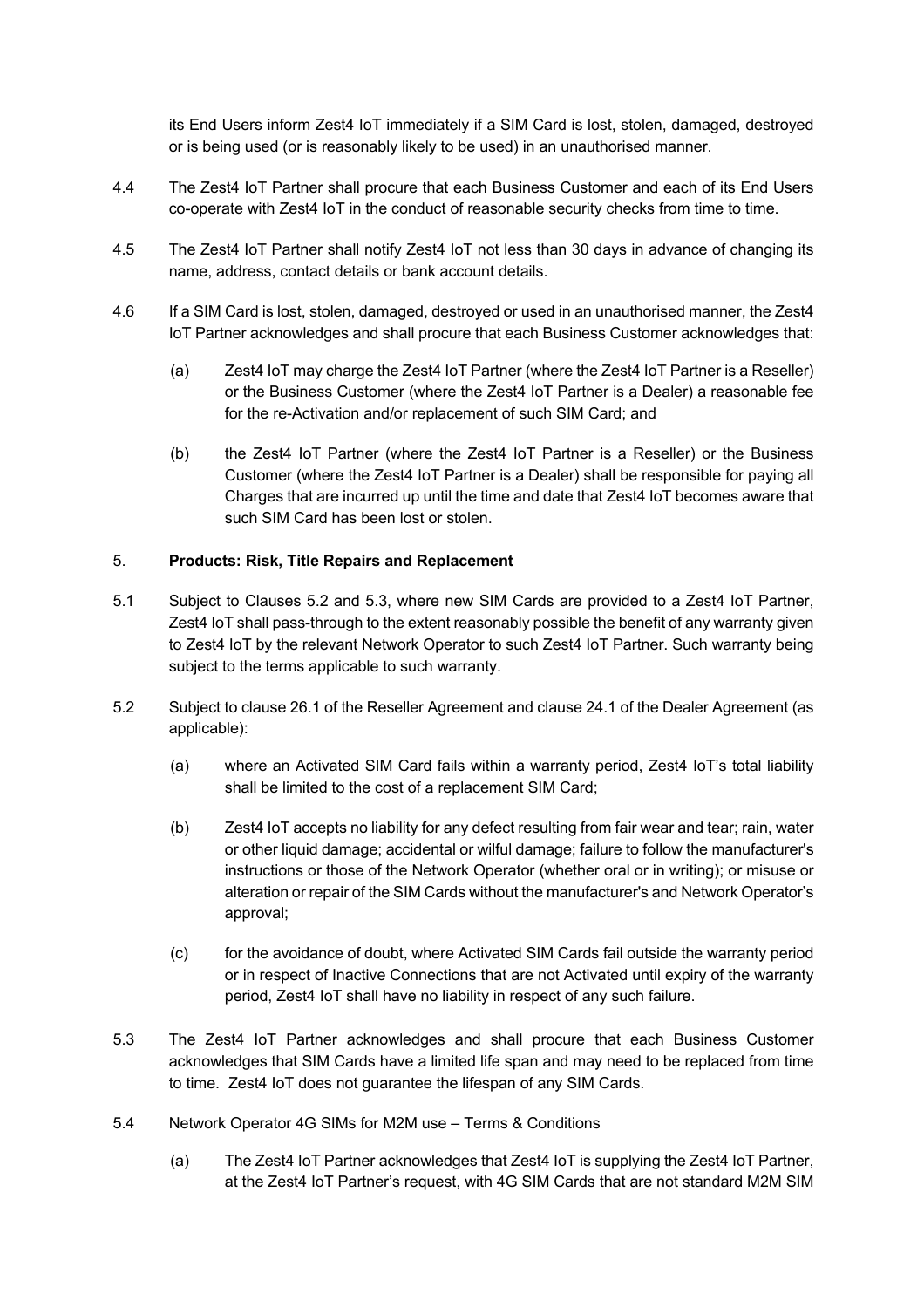Cards. 4G SIM Cards do not have the same level of physical and electrical tolerance that M2M SIM Cards have.

- (b) The Zest4 IoT Partner acknowledges that all SIM Cards have a limited life span and may need replacing from time to time. Zest4 IoT cannot guarantee the lifespan, but under normal operation (including, for example, reasonable power cycling, turning a SIM Card on and off), M2M SIM Cards can be expected to have a lifespan of not less than 12 months. Using a 4G SIM Card in an M2M environment increases the chances that it may reach the end of its lifespan sooner than expected.
- (c) Subject to clause 26.1 of the Reseller Agreement and clause 24.1 of the Dealer Agreement (as applicable), the Zest4 IoT Partner understands that Zest4 IoT limits its total liability for a 4G SIM Card which falls within 12 months of connection to the cost of a replacement 4G SIM Card. Zest4 IoT recommends that the Zest4 IoT Partner informs any Business Customer and any End User to avoid any unnecessary power cycling of SIM Cards and that the equipment in which the 4G SIM Card is installed is built to enable SIM Cards to be accessible by the supplier, so that they can be easily replaced should it be necessary.
- (d) The Zest4 IoT Partner agrees to indemnify Zest4 IoT and hold Zest4 IoT harmless from any claim from a third party in connection with the M2M Services, including any direct or indirect claims from a Business Customer or End User in respect of the M2M Services. We recommend that once Network Operator M2M 4G SIM Cards are available, any installed Network Operator 4G SIM Card is replaced with an Network Operator M2M 4G SIM Card, which Zest4 IoT will supply free of charge to the Zest4 IoT Partner on request. An order for 4G SIM Card(s) shall be deemed to be the Zest4 IoT Partner's acceptance of these terms and conditions. If the Zest4 IoT Partner does not agree to these Network Operator 4G SIM Card terms and conditions, the Zest4 IoT Partner must not request connection of the 4G SIM Card.
- 5.5 The Zest4 IoT Partner shall only purchase SIM Cards in connection with the Services from Zest4 IoT.

### 6. **Service Availability**

- 6.1 Where required for the purposes of upgrade, modification, maintenance, emergency or security some or all of the Services may become temporarily unavailable from time to time. Zest4 IoT will use its reasonable endeavours to keep Services disruption to a minimum. In the event of prolonged or persistent disruption and where practically and reasonably possible to do so, Zest4 IoT will transfer the Business Customer and its End Users to another Network.
- 6.2 The Zest4 IoT Partner accepts that Roaming relies on Networks over which Zest4 IoT has no control. Zest4 IoT does not offer any guarantee about the availability and quality or prices of Roaming services.
- 6.3 Zest4 IoT may, by giving the Zest4 IoT Partner reasonable prior notice, Suspend some or all of the M2M Services:
	- (a) if Zest4 IoT has reasonable grounds to believe that (i) the Zest4 IoT Partner has not complied with this Agreement, or (ii) a Business Customer and/or an End User has